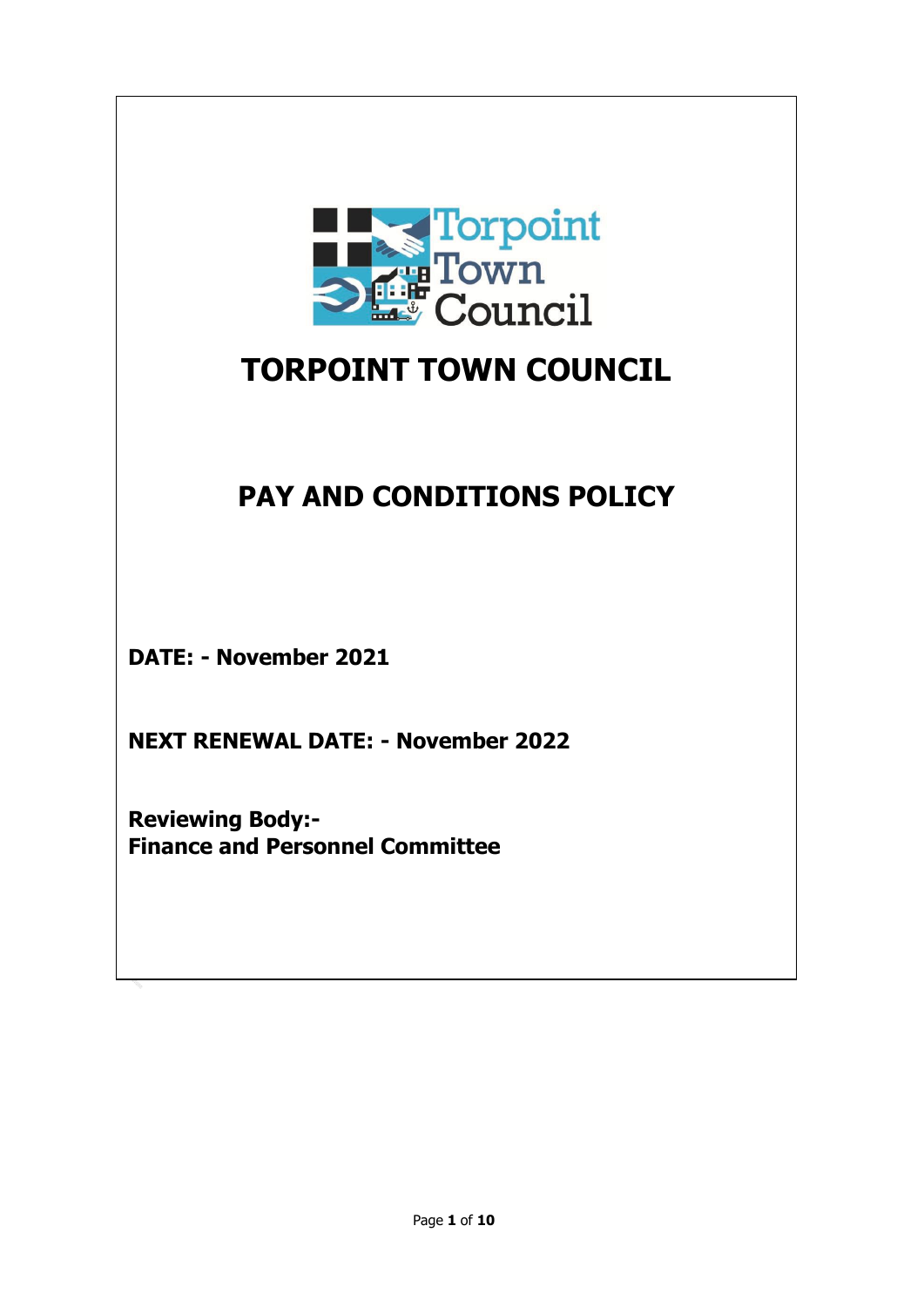## **TORPOINT TOWN COUNCIL**

## **PAY AND CONDITIONS POLICY**

## **INTRODUCTION**

This policy provides a framework for making decisions on staff pay and conditions. It has been developed so that a reference document is available to which Torpoint Town Council and employees can refer.

#### **1. STATEMENT OF INTENT**

Future revisions to the policy will be subject to an annual review by the Finance and Personnel Committee at the December meeting and from there for formal approval by Torpoint Town Council.

Torpoint Town Council will act with integrity, confidentiality, objectivity and honesty in the best interests of the Council; will be open about decisions made and actions taken, and will be prepared to explain decisions and actions to interested persons. Its procedures for determining pay will be consistent with the principles of public life: objectivity, openness and accountability.

#### **2. EQUALITIES / DISABILITIES LEGISLATION**

Torpoint Town Council is committed to ensuring equality in everything that we do. The Equality Act 2010 has replaced and strengthened previous equality legislation.

This Policy will be applied consistently to all employees irrespective of age, disability, gender (sex), gender reassignment, marriage and civil partnership, pregnancy and maternity, religion or belief, and sexual orientation.

Torpoint Town Council will comply with all relevant equalities legislation.

Torpoint Town Council will promote equality in all aspects of Council life, particularly in relation to all decisions on promoting and paying staff, training, conditions at work and staff development.

## **3. EQUALITIES AND PAY**

Torpoint Town Council will ensure that its pay processes are transparent and fair. All decisions made will be objectively justified and recorded. Reasonable adjustments will be made on a case by case basis to take account of circumstances such as an absence due to maternity or long-term sick leave.

#### **4. JOB DESCRIPTIONS**

Torpoint Town Council will ensure that each member of staff is provided with a job description in accordance with the staffing structure agreed by the Council. Job descriptions will identify key areas of responsibility and will only be changed

by agreement, other than through a staffing restructure. The current staffing structure is appended to this policy – **Appendix 1.**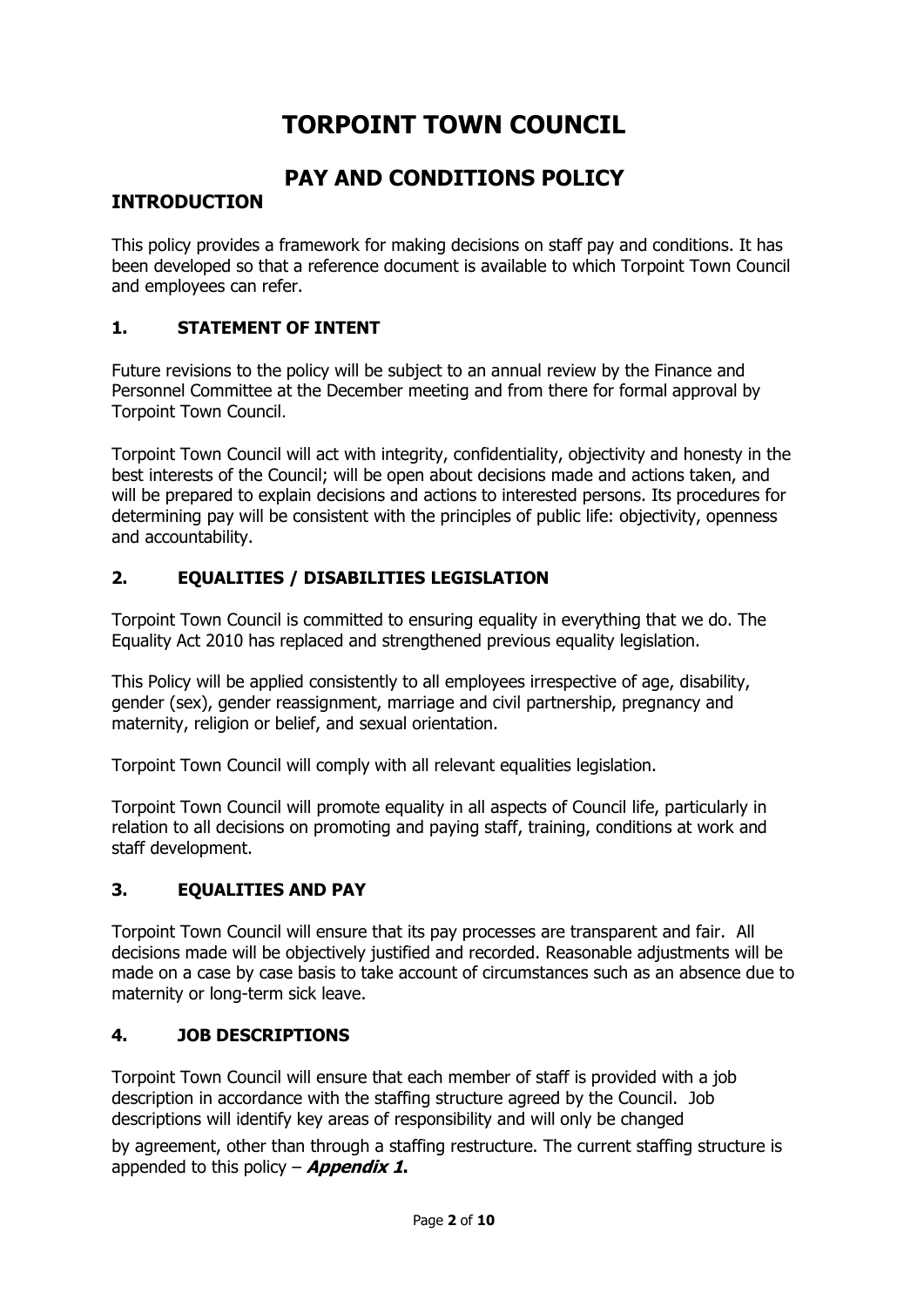## **5. APPRAISAL**

Torpoint Town Council will ensure that the appraisal process is fair, open and transparent and will form part of the Council performance management strategy. Members of staff will each receive an annual appraisal that will shape and determine their performance against their job description and future development.

## **6. TOWN COUNCIL OBLIGATIONS**

Torpoint Town Council will:

- $\triangleright$  Fulfil its obligations to staff not only in legislation but also with due deference to Council HR polices, staff contracts and job descriptions.
- $\triangleright$  Encourage staff to merit progress through salary scales and promotion based on succession planning
- $\triangleright$  Ensure that any revised pay policy complies with relevant legislation and conditions of service
- $\triangleright$  Ensure that it makes finances available to support pay decisions, in accordance with this policy and the council's spending plan
- $\triangleright$  Ensure that staff are informed about pay decisions made which affect them and that records are kept of recommendations and decisions made
- > Monitor on an annual basis the outcomes of pay decisions, ensuring the Council's continued compliance with equalities legislation.
- $\triangleright$  Recognise union representation within the workplace.
- $\triangleright$  Promote and encourages professional membership of the industry standard professional body or bodies and will contribute membership fees to assist with professional standards being maintained.

## **7. TOWN CLERK'S AND RFO OBLIGATIONS**

The Town Clerk & RFO will ensure the following:

- $\triangleright$  Notify payroll at Cornwall Council about pay decisions to be implemented;
- $\triangleright$  Record in the employees file the decision of the Finance and Personnel Committee and Council.
- $\triangleright$  Complete the monthly overtime schedule to Cornwall Council
- $\triangleright$  Inform staff about the council's Pay and Conditions policy and ensure they have access to it;
- $\triangleright$  Submit pay recommendations to the Finance and Personnel Committee and ensure the Committee has relevant information upon which to make pay decisions. This may be based on:
	- i) continuing professional development undertaken outside the usual working hours
	- ii) Secondment to another organisation
	- iii) Additional responsibilities and activities undertaken in pursuance of the Town Councils service provision or additional tasks.

Present to the Finance and Personnel Committee a monthly analysis of the overtime or casual hours worked by each employee and the reason for the additional hours.

## **8. STAFF OBLIGATIONS**

All staff should familiarise themselves with the provisions of this policy.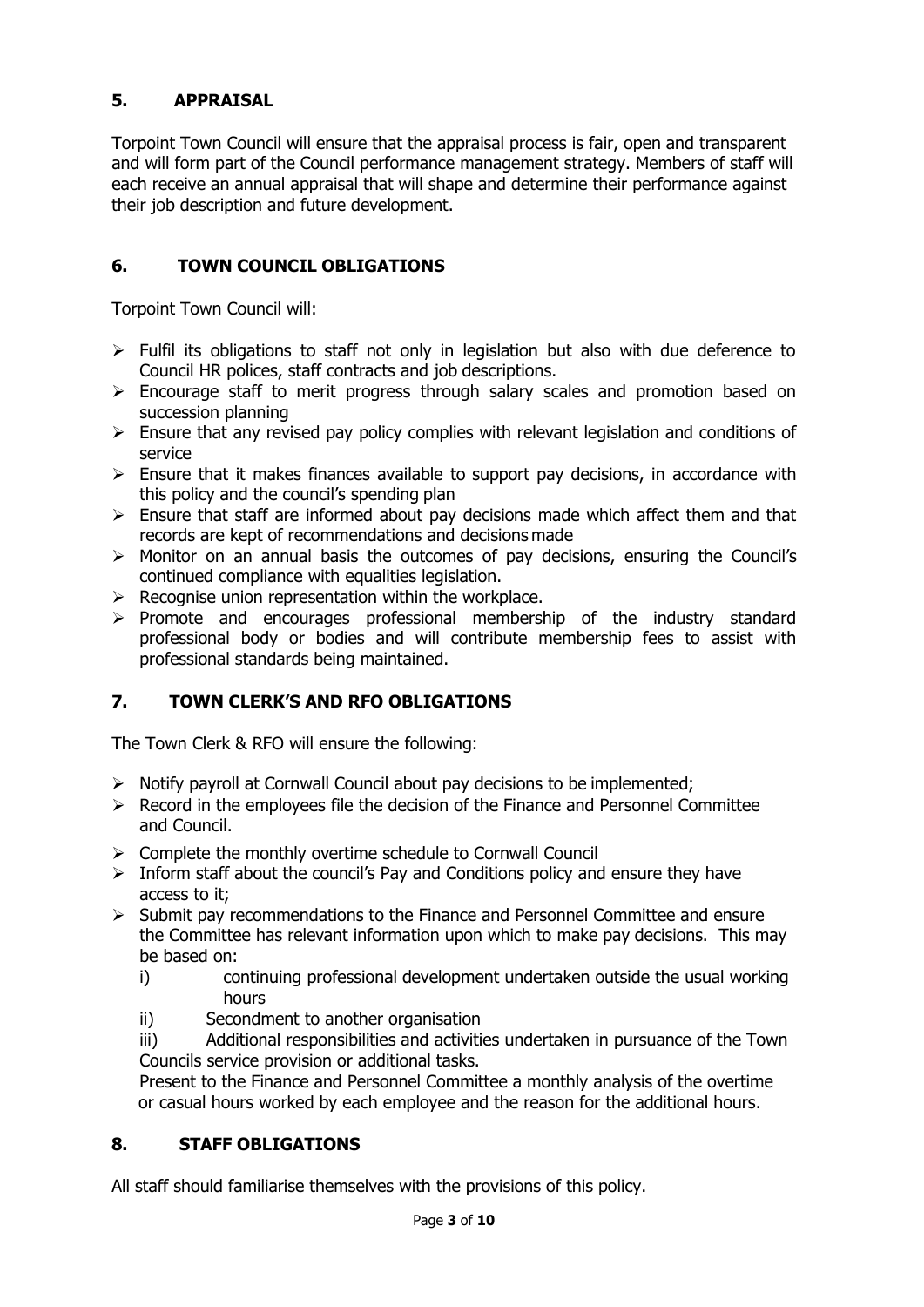### **9. DIFFERENTIALS AND PAY SCALES**

**Appropriate differentials will be created and maintained between posts within the council,** recognising responsibility, knowledge and skills, and the Council's need to recruit, retain and motivate staff of the required quality at all levels. The Town Council **operates the National Joint Council for Local Government Services (NJC) Pay Scales. The** NJC spinal point band for posts are determined by Torpoint Town Council and are detailed below subject to performance management. The NJC has revised the pay spinal points commencing from the 1<sup>st</sup> April 2021 and these are appended as *Appendix* **2**.

Additionally, Torpoint Town Council will adopt any agreement and recommendations negotiated between the Local Government Association (LGA) and the Trade Unions in respect to the annual pay bargaining process or other additional emoluments.

\*Where staff have undertaken the training for Enforcement Officer duties' and responsibilities, staff will commence on spinal point 6 to reflect the increase in job responsibility and accountability.

\*\* TUPEd staff currently under Cornwall Council Terms and Conditions of Employment.

#### **10. SUPERANNUATION**

Torpoint Town Council is a member of the Local Government Pension Scheme (LGPS) operated by Cornwall Council and all employees will automatically opt-in to this scheme on appointment. All new employees will complete the "new starter form" and if the employee wishes to "opt out" of the scheme, the section of the form referring to superannuation shall be signed to this effect together with the Cornwall LGPS Opt out form.

#### **11. CAPABILITY**

Where a member of staff is subject to a capability procedure, performance management arrangements will be suspended in relation to the staff member concerned until the capability procedure has been concluded.

On conclusion of the capability procedure, the staff member will resume performance management process.

Pay progression will not be permissible in accordance with this pay policy while a staff member is subject to a capability procedure. On conclusion of the capability procedure, the staff member will be required to have a successful performance management / appraisal review before pay progression is permitted. The review will be deemed to be successful where the staff member has met, or has made significant progress towards meeting, his/her objectives during a reasonable period of time following the conclusion of the capability procedure. Pay progression will not be applied retrospectively in any case of capability.

#### **12. PROCEDURES**

Torpoint Town Council has delegated its pay determination powers to the Finance and Personnel Committee to review the pay and conditions of employees with a recommendation to Council for consideration and implementation.

#### **Annual determination of pay**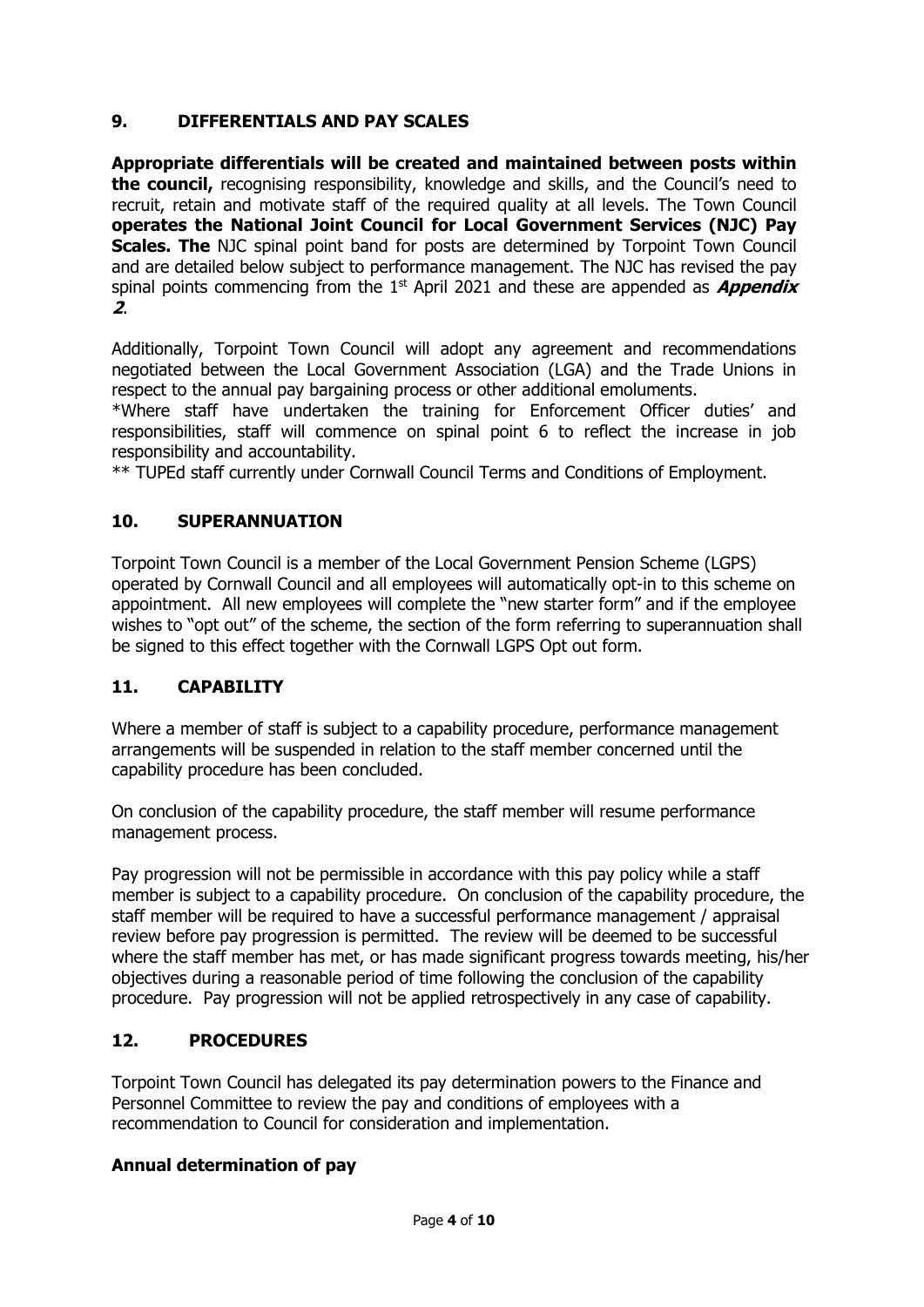All staff salaries, will be reviewed annually to take effect from  $1<sup>st</sup>$  April of the financial year following review. The Council will endeavour to complete staff annual pay reviews by  $31<sup>st</sup>$ October for inclusion in the budget proposals and statement in the Council minutes at the November Finance and Personnel Committee meeting and confirmed at the November Council meeting.

Reviews may take place at other times of the year to reflect, for example, any changes in circumstances, changes in a job description that lead to a change in the basis for calculating an individual's pay and in cases where a staff member resumes performance management arrangements following capability processes.

#### **Notification of pay determination**

Any amendment to the current pay will be notified to the staff member in writing (or in the case of the Town Clerk and RFO by the Town Mayor) (setting out the pay and any other financial benefits to which they are entitled following a determination. This will follow formal approval by Council.

#### **13. MILEAGE AND OTHER EXPENSES**

Torpoint Town Council will reimburse members of staff for mileage incurred whilst undertaking Council business, evidence of vehicle business insurance must be shown. The Council will not reimburse travel to the employee's normal or usual place of work. The Council will reimburse standard class rail fare or mileage allowance whichever is the most cost effective. However where rail travel is not possible or feasible, then the Council will accept a mileage claim that must be completed on the Town Council approved form.

The current rate of reimbursement will be:

Up to the first 10,000 miles – 45p per mile (or the current HMRC rate in force at the time). Over 10,000 miles - 25p per mile Passenger rate - 5p per mile.

(Note: - this rate will also apply to Council members for travel on Council business outside of the parish, VAT receipts for fuel to accompany any claim.)

#### **Accommodation and Meals**

Accommodation and meals should be limited to reasonable amounts. Full VAT receipts must be provided in all cases to guarantee reimbursement. All re-claim expenditure should be submitted within 3 (three) calendar months following the date of incurring the expenditure. Claims submitted for expenditure in excess of the three months might not be paid.

#### **14. HOLIDAY ENTITLEMENT**

Torpoint Town Council have confirmed that the holiday entitlement for full time working staff (5 days per week 37 hours per week) will be:

Up to 5 years' service – 23 days holiday (excluding public and bank holidays) Over 5 years' service - 28 days holiday (excluding public and bank holidays) For office based staff, 3 days of holiday entitlement must be taken between the Christmas holiday and New Year holiday. For other staff the holiday entitlement can be flexible. Holidays must be agreed with the employee's line manager (for the Town Clerk this is the Town Mayor. A total of 5 days (FTE rate pro rata for part time staff) maximum may be carried forward from the current year to the following year.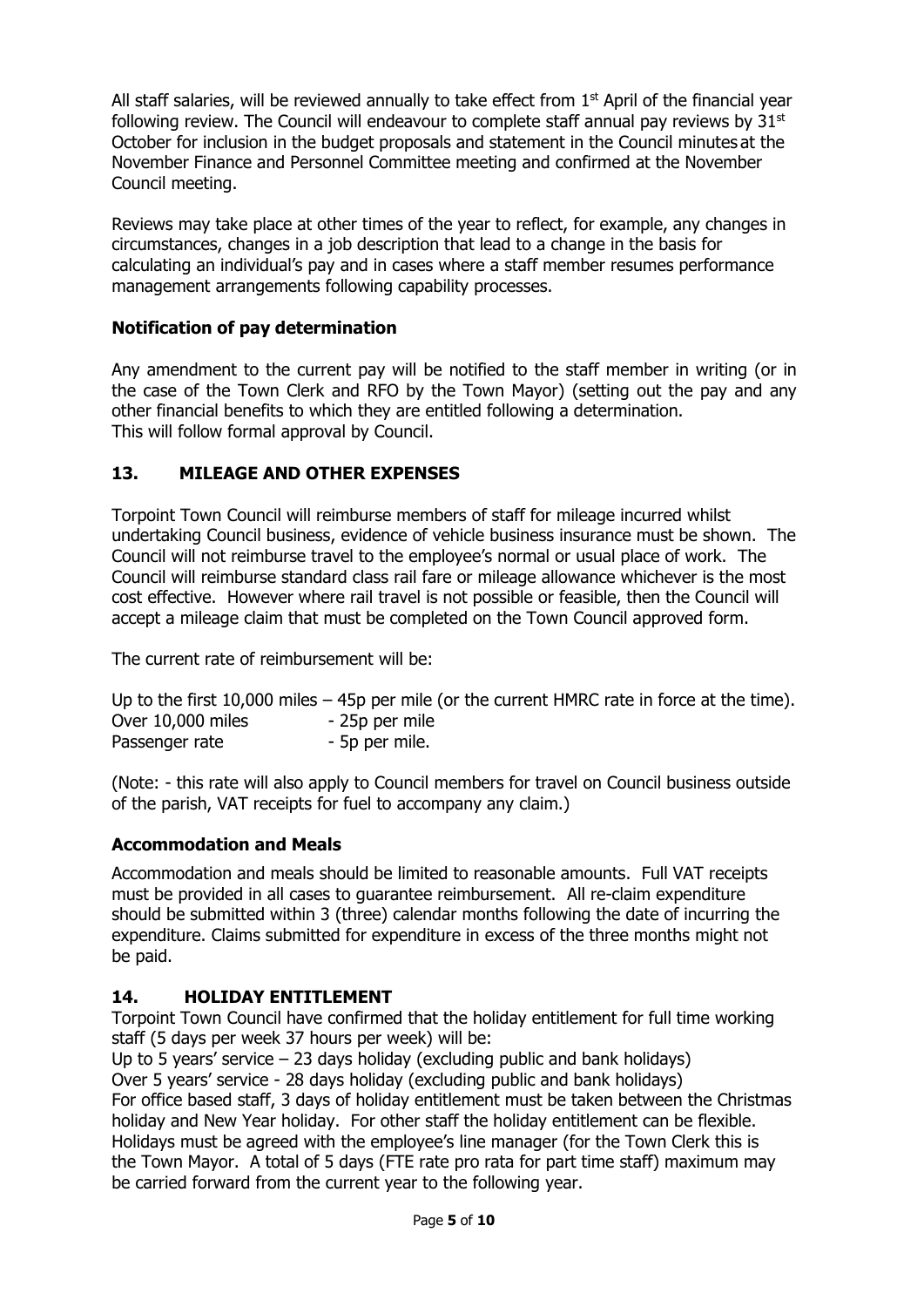## **15. SICK PAY ENTITLEMENT**

The Council will pay the following occupational sick pay in accordance with the requirements stated within this policy and payment includes any entitlement to SSP. Benefits are listed in the table below

| <b>SERVICE TERM</b>                            | <b>BENEFITS</b>                                                                        |
|------------------------------------------------|----------------------------------------------------------------------------------------|
| During 1 <sup>st</sup> year of service         | One month's full pay and (after<br>completing 4 months' service) 2<br>months' half pay |
| During 2 <sup>nd</sup> year of service         | 2 months' full pay and 2 months'<br>half pay                                           |
| During 3rd year of service                     | 4 months' full pay and 4 months'<br>half pay                                           |
| During 4 <sup>th</sup> & 5th - year of service | 5 months' full pay and 5 months'<br>half pay                                           |
| After 5 years' service                         | 6 months' full pay and 6 months'<br>half pay                                           |

If an employee is in receipt of any benefits due to illness or injury, these will be deducted or reclaimed by the Council through the franchise pay arrangement with Cornwall Council. The member of staff must notify the Council of these benefits as a failure to disclose these may be considered a disciplinary matter and may result in disciplinary action including dismissal.

#### **For further information on sickness absence please refer to the Council's Managing Sickness Absence policy.**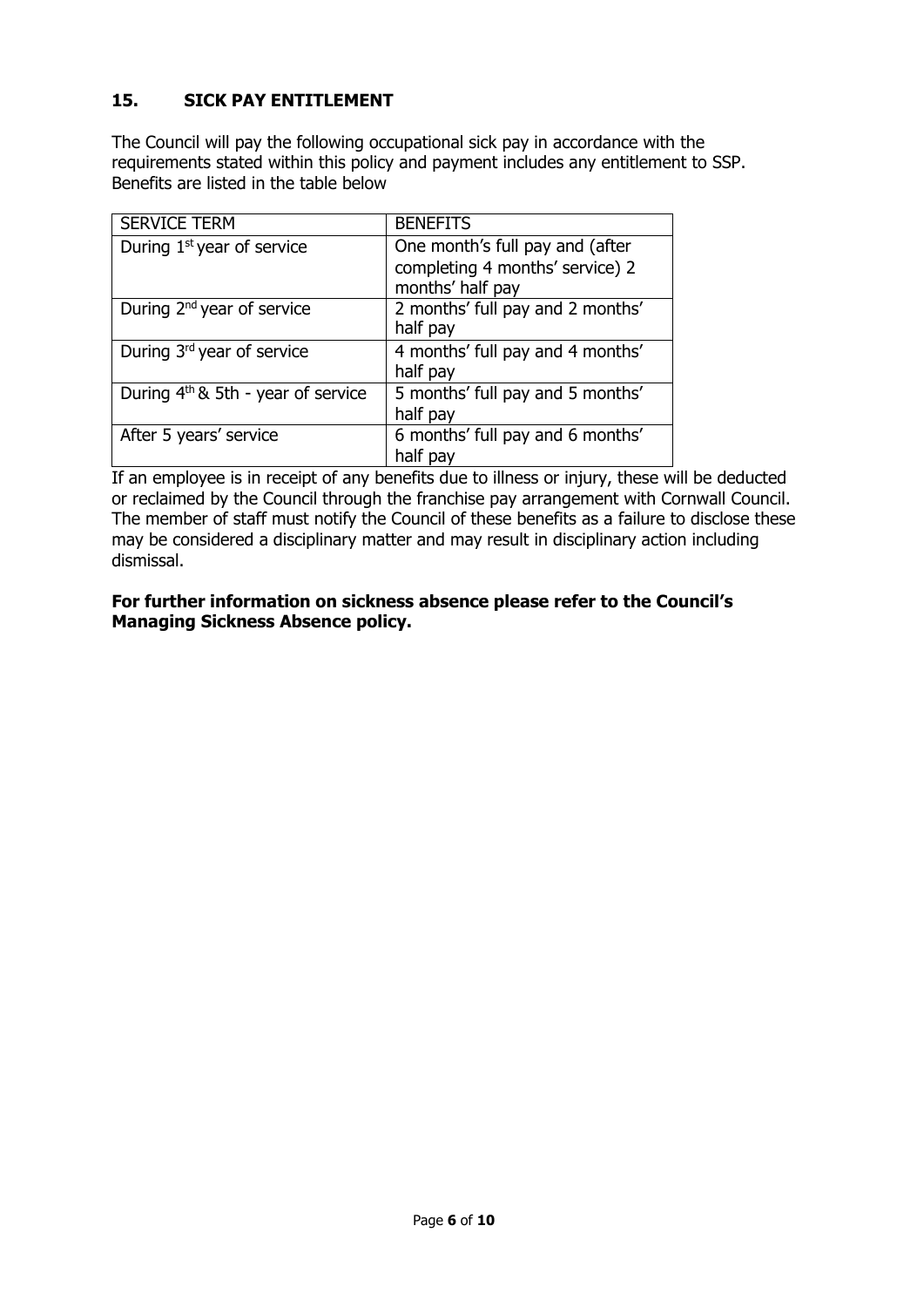

t: 020 7637 1865 e: nalc@nalc.gov.uk w: www.nalc.gov.uk<br>a: 109 Great Russell Street, London WC1B 3LD



## **APPENDIX 1 STAFFING STRUCTURE**

| <b>POST</b>                                    | Revised spinal point scale as from<br>1 <sup>st</sup> April |
|------------------------------------------------|-------------------------------------------------------------|
| <b>Town Clerk &amp; RFO</b>                    | $33 - 41$                                                   |
| <b>Operations Manager</b>                      | $18 - 23$                                                   |
| <b>Community Hub &amp; Library Development</b> | $13 - 17$                                                   |
| <b>Manager</b>                                 |                                                             |
| <b>Town Council Support Officer</b>            | $7 - 12$                                                    |
| Caretaker & Enforcement Officer*               | $4-6$                                                       |
| <b>Library &amp; Information Services</b>      | $4-6$                                                       |
| Assistant**                                    |                                                             |
| <b>Facilities Operative</b>                    | $1 - 3$                                                     |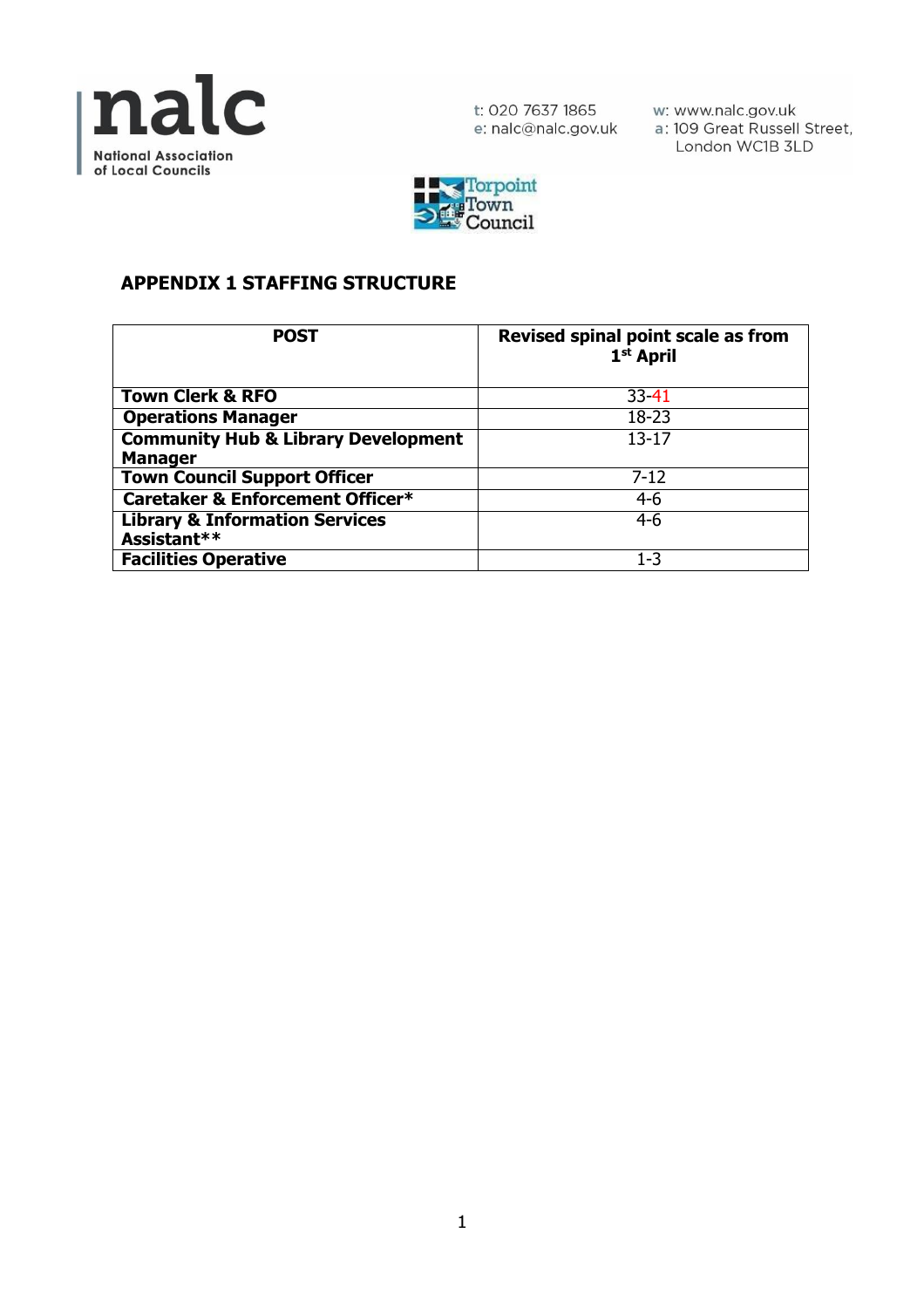

t: 020 7637 1865 w: www.nalc.gov.uk<br>e: nalc@nalc.gov.uk a: 109 Great Russell Street, London WC1B 3LD

## **APPENDIX 2 National Joint Council for Local Government Services (NJC) Pay Scales.**

26 AUGUST 2020

## **E01-20 | 2020-21 NATIONAL SALARY AWARD**

The National Joint Council for Local Government Services (NJC) has agreed thenew pay scales for 2020-21 to be implemented from 1 April 2020.

The annex below lists the new pay scales for clerks and other employees employed under the terms of the model contract including SCPs 50 and above. These calculations have been checked by the ALCC and are based on the changesagreed by the NJC. These should be applied from 1 April 2020.

Due to the introduction of the national living wage, the NJC agreement included the introduction of a new pay spine on 1 April 2019. Reference to the former payscales has been removed. However, if you wish to see how the old spinal column points and scale ranges translated to the new scales, these are set out in E02-18.

|                 | <b>1 April 2019</b> |             | 1 April 2020 |                   | <b>Scale ranges</b>                                                   |
|-----------------|---------------------|-------------|--------------|-------------------|-----------------------------------------------------------------------|
| <b>SCP</b>      | £ per annum         | £ per annum | £ per annum  | $*$ £ per<br>hour | Based on<br><b>SCP</b>                                                |
| 1               | £17,364             | £9.02       | £17,842      | £9.27             |                                                                       |
| $\overline{2}$  | £17,711             | £9.21       | £18,198      | £9.46             | <b>Below</b><br>LC<br>Scale<br>(for<br>other<br>staff<br>than clerks) |
| 3               | £18,065             | £9.39       | £18,562      | £9.65             |                                                                       |
| $\overline{4}$  | £18,426             | £9.58       | £18,933      | £9.84             |                                                                       |
| $\overline{5}$  | £18,795             | £9.77       | £19,312      | £10.04            |                                                                       |
| 5               | £18,795             | £9.77       | £19,312      | £10.04            | $LC1(5-6)$                                                            |
| 6               | £19,171             | £9.96       | £19,698      | £10.24            | (below<br>substantive<br>range)                                       |
| $\overline{7}$  | £19,554             | £10.16      | £20,092      | £10.44            |                                                                       |
| 8               | £19,945             | £10.37      | £20,493      | £10.65            | $LC1(7-12)$<br>(substantive<br>benchmark<br>range)                    |
| 9               | £20,344             | £10.57      | £20,903      | £10.86            |                                                                       |
| 10              | £20,751             | £10.79      | £21,322      | £11.08            |                                                                       |
| $\overline{11}$ | £21,166             | £11.00      | £21,748      | £11.30            |                                                                       |
| $\overline{12}$ | £21,589             | £11.22      | £22,183      | £11.53            |                                                                       |
| $\overline{13}$ | £22,021             | £11.45      | £22,627      | £11.76            | $LC1(13-17)$                                                          |
| 14              | £22,462             | £11.67      | £23,080      | £12.00            | (above                                                                |
| $\overline{15}$ | £22,911             | £11.91      | £23,541      | £12.24            | substantive<br>range)                                                 |
| 16              | £23,369             | £12.15      | £24,012      | £12.48            |                                                                       |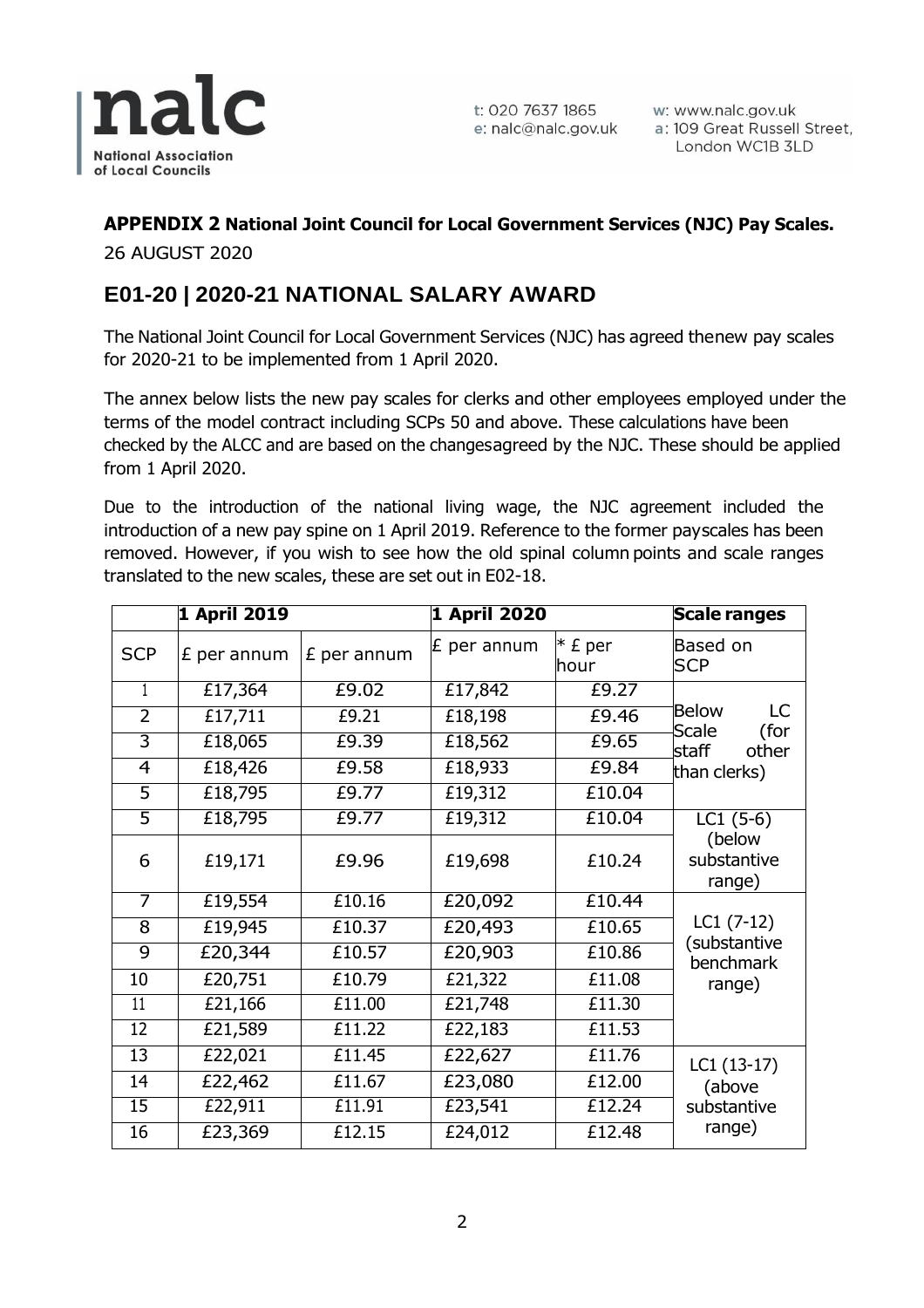

t: 020 7637 1865 e: nalc@nalc.gov.uk w: www.nalc.gov.uk<br>a: 109 Great Russell Street, London WC1B 3LD

| 17              | £23,836 | £12.39 | £24,491 | £12.73 |                                                |
|-----------------|---------|--------|---------|--------|------------------------------------------------|
| 18              | £24,313 | £12.64 | £24,982 | £12.98 |                                                |
| $\overline{19}$ | £24,799 | £12.89 | £25,481 | £13.24 | LC2 (18-23)<br>(below<br>substantive<br>range) |
| $\overline{20}$ | £25,295 | £13.15 | £25,991 | £13.51 |                                                |
| $\overline{21}$ | £25,801 | £13.41 | £26,511 | £13.78 |                                                |
| 22              | E26,317 | £13.68 | £27,041 | £14.05 |                                                |
| $\overline{23}$ | £26,999 | £14.03 | £27,741 | £14.42 |                                                |
| $\overline{24}$ | £27,905 | £14.50 | £28,672 | £14.90 |                                                |
| $\overline{25}$ | £28,785 | £14.96 | £29,577 | £15.37 | LC2 (24-28)                                    |
| 26              | £29,636 | £15.40 | £30,451 | £15.83 | (substantive<br>benchmark                      |
| $\overline{27}$ | £30,507 | £15.86 | £31,346 | £16.29 | range)                                         |
| $\overline{28}$ | E31,371 | £16.31 | £32,234 | £16.75 |                                                |
| 29              | £32,029 | £16.65 | £32,910 | £17.10 | LC2 (29-32)                                    |
| $\overline{30}$ | £32,878 | £17.09 | £33,782 | £17.56 | (above                                         |
| $\overline{31}$ | £33,799 | £17.57 | £34,728 | £18.05 | substantive<br>benchmark                       |
| 32              | £34,788 | £18.08 | £35,745 | £18.58 | range)                                         |
| $\overline{33}$ | £35,934 | E18.68 | £36,922 | £19.19 | LC3 (33-36)<br>(below<br>substantive<br>range) |
| $\overline{34}$ | £36,876 | E19.17 | £37,890 | £19.69 |                                                |
| $\overline{35}$ | £37,849 | £19.67 | £38,890 | £20.21 |                                                |
| $\overline{36}$ | £38,813 | £20.17 | £39,880 | £20.73 |                                                |
| $\overline{37}$ | £39,782 | £20.68 | £40,876 | £21.25 |                                                |
| $\overline{38}$ | £40,760 | E21.19 | £41,881 | £21.77 | LC3 (37-41)                                    |
| $\overline{39}$ | £41,675 | £21.66 | £42,821 | £22.26 | (substantive<br>benchmark<br>range)            |
| 40              | £42,683 | £22.18 | £43,857 | £22.79 |                                                |
| $\overline{41}$ | £43,662 | £22.69 | £44,863 | £23.32 |                                                |
| $\overline{42}$ | £44,632 | £23.20 | £45,859 | £23.84 | LC3 (42-45)                                    |
| $\overline{43}$ | £45,591 | £23.70 | £46,845 | £24.35 | (above                                         |
| 44              | £46,732 | £24.29 | £48,017 | £24.96 | substantive<br>benchmark<br>range)             |
| 45              | £47,896 | £24.89 | £49,213 | £25.58 |                                                |
| 46              | £49,101 | £25.52 | £50,451 | £26.22 | LC4 (46-49)                                    |
| 47              | £50,318 | £26.15 | £51,702 | £26.87 | (below<br>substantive<br>range)                |
| 48              | £51,429 | £26.73 | £52,843 | £27.47 |                                                |
| 49              | £52,869 | £27.48 | £54,323 | £28.23 |                                                |
| 50              | £54,194 | £28.17 | £55,684 | £28.94 | C4 (50-54)<br>(substantive                     |
| 51              | £55,544 | £28.87 | £57,071 | £29.66 |                                                |
| 52              | £57,397 | £29.83 | £58,975 | £30.65 |                                                |